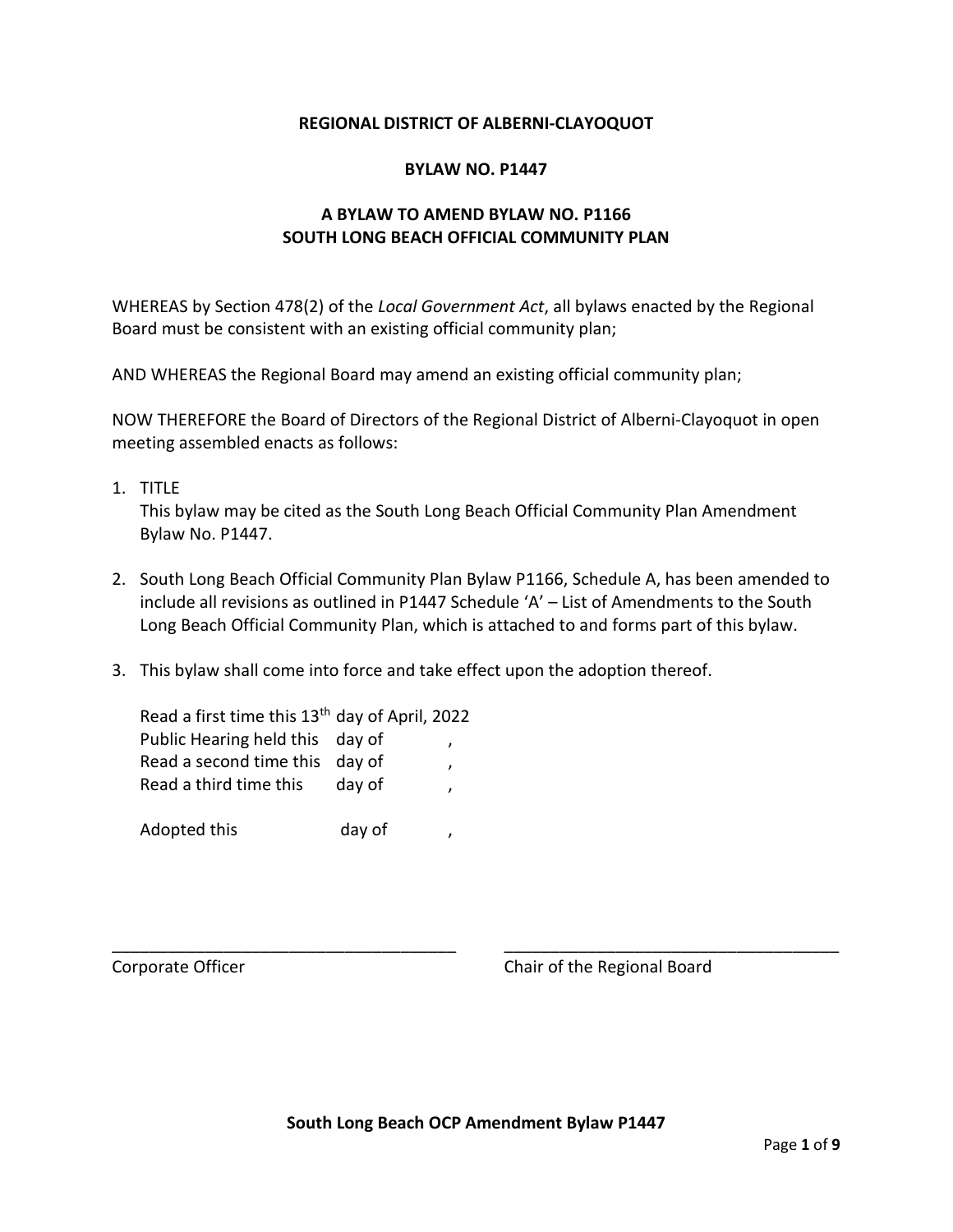## **REGIONAL DISTRICT OF ALBERNI-CLAYOQUOT**

# **P1447 SCHEDULE 'A' – LIST OF AMENDMENTS TO THE SOUTH LONG BEACH OFFICIAL COMMUNITY PLAN**

- Cover: Added "Adopted: July 25, 2007, Revised: April 2022".
- Footer: Updated to "Revised: April 2022".
- Table of Contents: Updated.
- Map List:
	- o Replaced "South Long Beach OCP Map No. 3 Land Use Designations".
	- o Replaced "South Long Beach OCP Map No. 4 Development Permit Areas".
- Removed reference to "Appendix 1 Community Profile".
- 1.1.1 Role, Purpose, and Scope of the South Long Beach Official Community Plan:
	- o Updated LGA Section "884" to "478".
	- $\circ$  Added: "Section 473(2.1) of the LGA also requires that an OCP "must consider the most recent housing needs report the local government received, and the housing information on which the report is based" when developing or amending an OCP in relation to statements, map designations or housing policies included in Section 473(1) of the LGA. In 2021, the ACRD Board received the Long Beach Electoral Area 'C' Housing Needs Report. The report includes key recommendations and a high level approach to address housing gaps in Long Beach and across the region.

In consideration of the Housing Needs Report, and to align with the updated Zoning Bylaw, the minimum lot size required for an accessory dwelling unit (ADU) was reduced from 0.8 ha to 0.4 ha, and the maximum size of an ADU was increased from 70 m2 to 90 m2. Other housing statements and policies will be updated or added to Bylaw No. P1166 as part of future comprehensive OCP updates."

- 1.1.2 The OCP Process:
	- o Updated LGA Section "882 and 890" to "477 and 464".
	- $\circ$  Added: "In 2022, minor amendments were made to Bylaw No. P1166 as part of the Zoning Bylaw Review project to align OCP policies and objectives with the updated Zoning Bylaw."
- 1.1.4 Glossary of Terms:
	- $\circ$  Cabin or Cottage: Updated to remove "Cabin" and updated to "Means a separate single family dwelling unit intended to be occupied on a temporary basis or, where permitted by the Zoning Bylaw, as an accessory dwelling unit.".
	- o Development: Updated LGA Section "872" to "455".
	- o High Water Mark: Removed definition.
	- o Home Based Business (Home Occupation): Updated to "means a business or occupation conducted entirely within a principal dwelling unit, accessory dwelling unit, accessory building or in a combination, that is incidental and ancillary to a principal residential use of a lot, and may include accessory retail sales, in accordance with the provisions of home occupation regulations in the Zoning Bylaw. Includes boarding and lodging, and bed and breakfast, where guest bedrooms are rented, with the tenant or owner residing in the building.".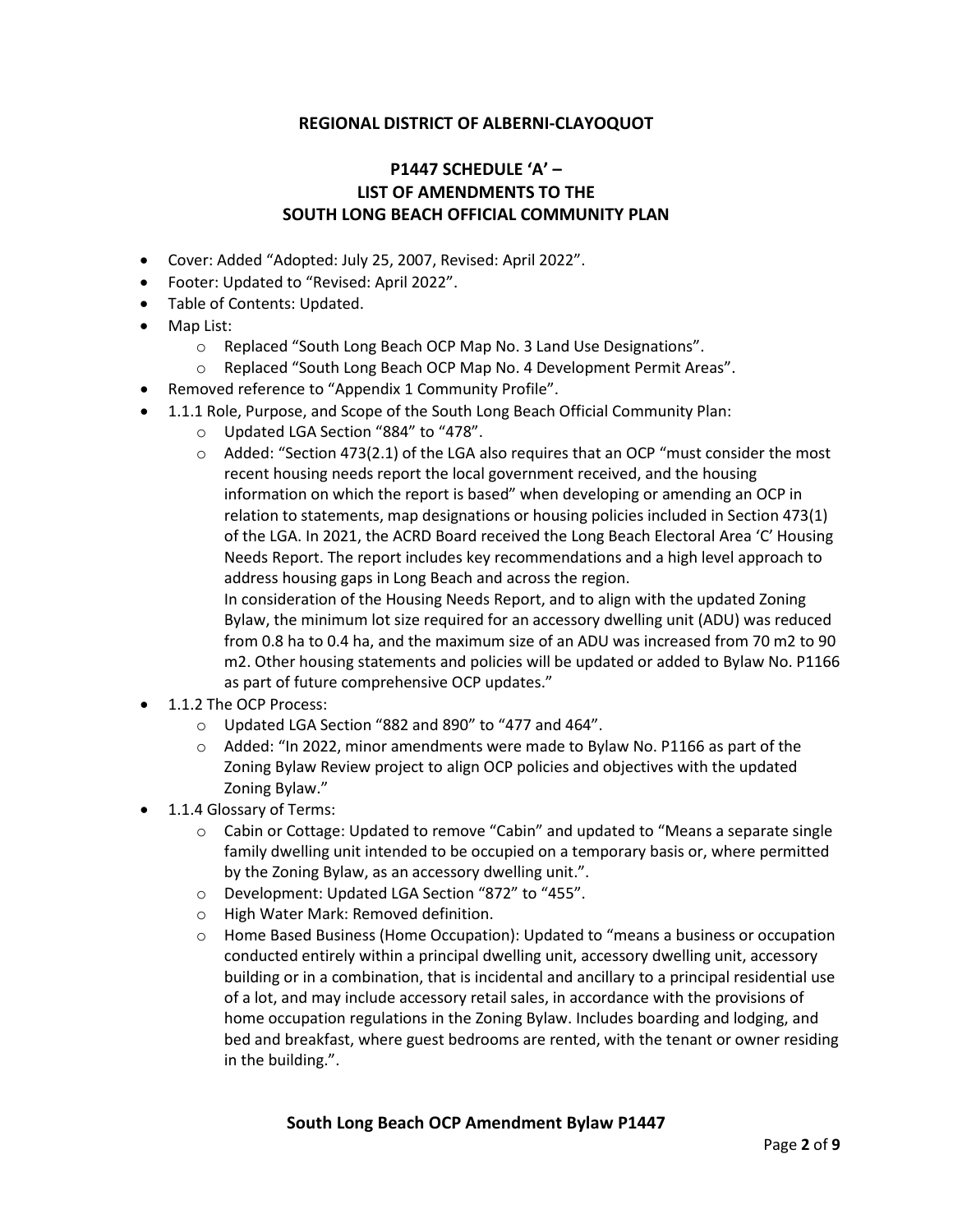- $\circ$  Home Industry: Updated to "means a business or industry, conducted in an accessory building, structure or outside, that is incidental and ancillary to the principal residential use of a lot, may include accessory retail sales and may include processing, assembly and manufacturing of products, in accordance with the provisions of home industry in the Zoning Bylaw."
- o Removed High Water Mark term.
- o Riparian Management Zone: Changed "high water mark" and "high tide mark" to "natural boundary".
- o Riparian Areas Regulation (RAR): Updated "*Fish Protection Act*" to "*Riparian Areas Protection Act*".
- $\circ$  Stream: Updated to "a) a natural watercourse, including a natural glacier course, or a natural body of water, whether or not the stream channel of the stream has been modified, or b) a natural source of water supply, including, without limitation, a lake, pond, river, creek, spring, ravine, gulch, wetland or glacier, whether or not usually containing water, including ice, but does not include an aquifer."
- 1.2.5 Land-Use Planning Implications:
	- o Added: "Activities on land within the Agricultural Land Reserve (ALR) are subject to the *Agricultural Land Commission Act* (ALCA), Regulations and any Orders or decision of the Agricultural Land Commission (ALC). There are no lands designated in this Plan Area as within the ALR, but the Plan recognizes the importance of protecting lands for agriculture and the administrative responsibilities held by the ALC."
- 3.3.2 ESA Policies c): Added "In 2022, updates were made to Map No. 3, and some Development Permit Areas were derived from Provincially managed datasets. The boundaries reflect recent available data."
- 3.4 Freshwater Riparian Areas:
	- o Changed "*Fish Protection Act*" to "*Riparian Areas Protection Act*".
	- o Changed "high water mark" to "natural boundary".
- 4.1 Land Use Planning Objectives: Updated LGA Section "877(1)" to "473".
- 4.2 Land Use Designations:
	- $\circ$  Updated land use designation name from "Rural Residential" to "Residential Use".
	- o Updated land use designation name from "Country Residential" to "Rural Use".
	- $\circ$  Updated land use designation name from "Public Parks and Recreation" to "Parks and Recreation".
- 4.3 Rural Residential: Changed land use designation name from "Rural Residential" to "Residential Use".
- 4.3.2 Rural Residential Policies
	- o a) Added "cottage residential" to: "Permitted uses within areas designated Residential include single-family homes, cottage residential, mobile homes and group homes, home based businesses and home industry."
	- o d) Added "community" and changed "and" to "or", updating to: "Lands that are designated Residential may have a minimum lot size of 0.4 hectare (0.988 acre), provided they have adequate community or communal water or sewage systems that meet relevant provincial standards. A minimum lot size of 1 hectare (2.47 acres) will be required where the lot has on-site water supply and sewage systems that meet relevant provincial standards."
	- $\circ$  e) Updated to: "An accessory dwelling unit of no more than 90 square metres (969) square feet) may be established on lots of over 0.4 hectares (1 acre) provided adequate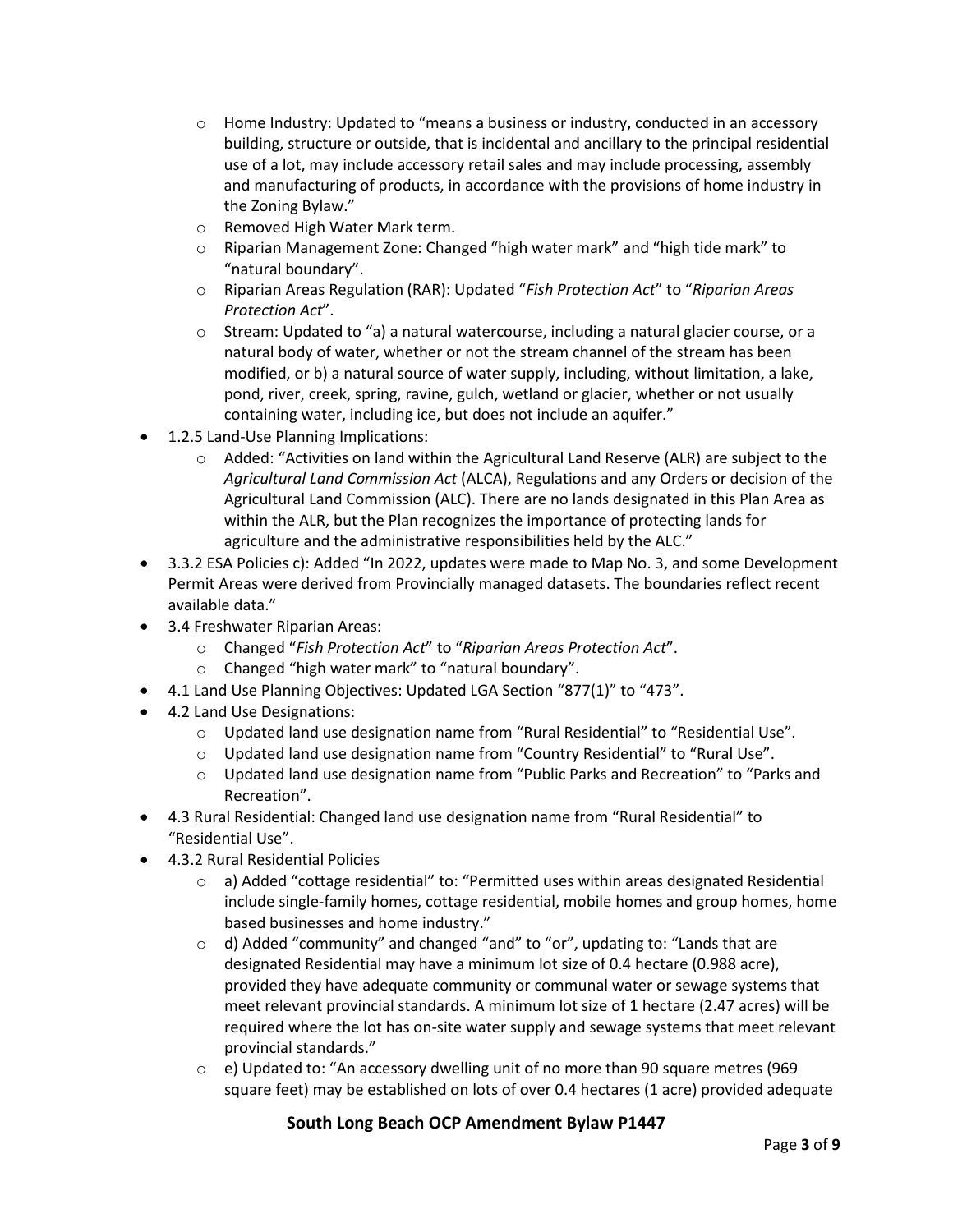on-site water supply is available, and a sewage treatment system that meets relevant provincial standards is in place, and where the principal use is a single family dwelling."

- o h) Updated LGA Section "725" to "323".
- 4.3.2 b), 4.5.2 d), 4.6.3 e) changed "up to three guest suites or bed-and-breakfast accommodation rooms" to "a maximum of four boarders or lodgers" and updated to: "A maximum of four boarders or lodgers are permitted in guest suites or bed-and-breakfast accommodation rooms in the home or accessory dwelling unit, provided that the homeowner resides in the home, and that adequate off street parking, sewage treatment and water supply are available."
- 4.4 Rural Residential Comprehensive Development Area: Changed land use designation name from "Rural Residential Comprehensive Development Area" to "Residential Comprehensive Development Area".
- 4.4.2 Rural Residential Comprehensive Development Area Policies:
	- $\circ$  a) Changed "minimum" to "maximum" and "1 residential unit for each 1 hectare of the development site" to "2 residential units for each 0.4 hectare of the development site".
	- $\circ$  c) added "community or", changed "and" to "or", changed "0.2 ha" minimum lot size to "0.24 ha" updated to: "Minimum lot sizes of 1 hectare will be required for lots served with on-site sewage treatment and water supply that meet relevant provincial standards, and 0.4 hectare (0.988 acres) will be required for lots served with community or communal water or on-site sewage treatment that meet relevant provincial standards, and 0.24 hectares (.0.59 acres) for lots served with community or communal water and sewage treatment systems that meet relevant provincial standards.".
	- $\circ$  Removed duplicate policy "Commercial uses with more than 12 guest bedrooms or campground sites will be required to provide accommodation for staff." as already included.
	- $\circ$  n) Updated to: "An accessory dwelling unit of no more than 90 square metres (969) square feet) may be established on lots of over 0.4 hectares (1 acre) provided adequate on-site water supply is available, and a sewage treatment system that meets relevant provincial standards is in place, and where the principal use is a single family dwelling.".
- 4.5 Country Residential: Changed land use designation name from "Country Residential" to "Rural Use".
- 4.5.2 e): Updated to: "An accessory dwelling unit of no more than 90 square metres (969 square feet) may be established on lots of over 0.4 hectares (1 acre) provided adequate on-site water supply is available, and a sewage treatment system that meets relevant provincial standards is in place, and on lots over 1 hectare (2.47 acres) provided adequate communal water supply is available, and an on-site sewage treatment system that meets relevant provincial standards is in place, and where the principal use is a single family dwelling.".
- 4.5.2 g): Updated LGA Section "725" to "323".
- 4.6 Country Residential Comprehensive Development Area: Changed land use designation name from "Country Residential Comprehensive Development Area" to "Rural Comprehensive Development Area".
- 4.6.3 Country Residential Comprehensive Development Area Policies:
	- $\circ$  c): Updated to "An accessory second dwelling unit (0.25 dwelling unit) of no more that 90 square metres (969 square feet) may be established on lots of over 0.4 hectare (1 acre) provided adequate water supply, a sewage treatment system that meet relevant provincial standards is in place, and where the principal use is a single family dwelling.".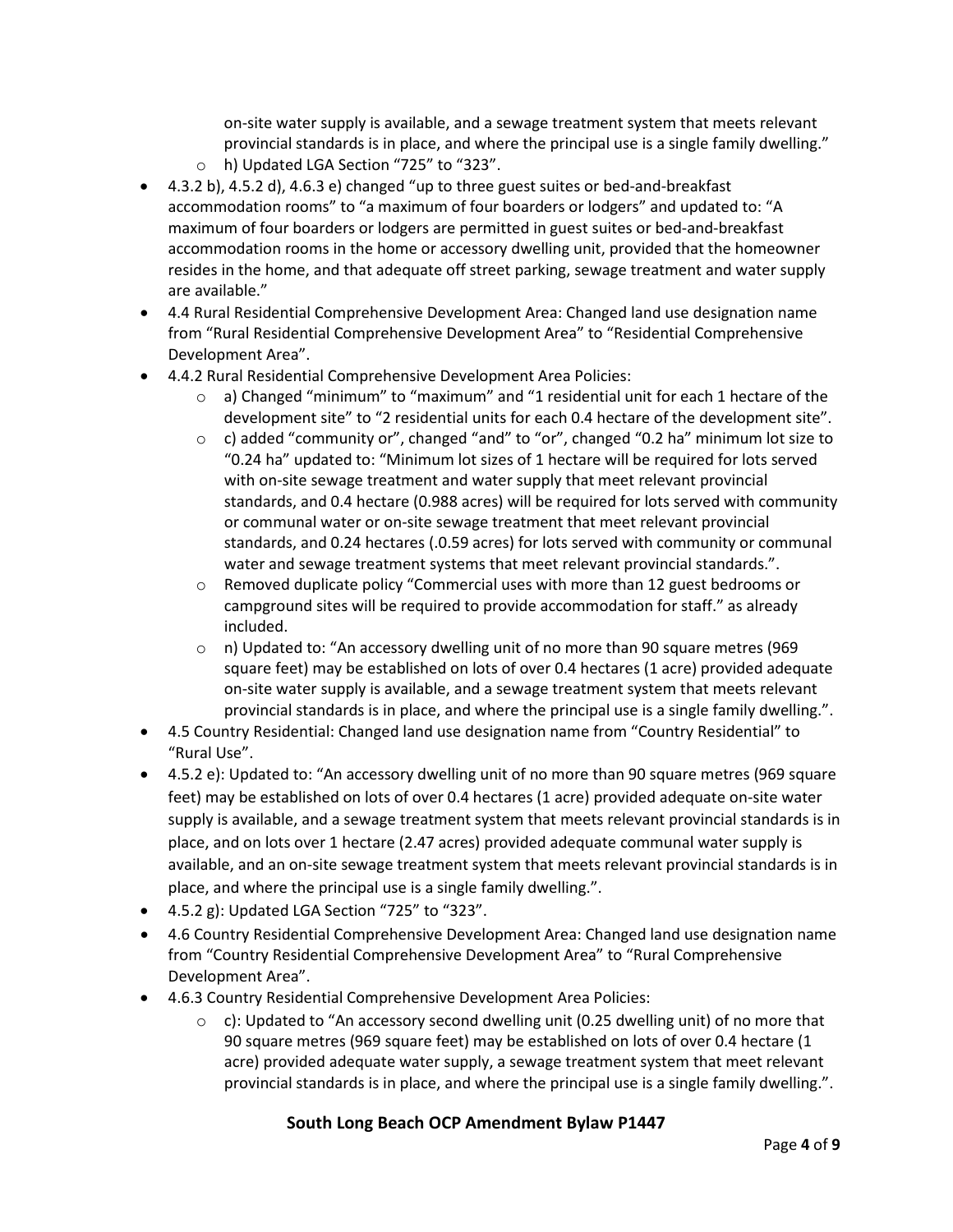- $\circ$  d): Updated to: "Minimum lot sizes of 2 hectares will be required for lots served with on-site sewage treatment and water supply, and 1 hectare (2.47 acres) will be required for lots served with communal water or on-site sewage treatment, and 0.4 hectares (.988 acres) for lots served with community or communal water and sewage systems that meet relevant provincial standards.".
- 4.7 Salmon Beach Neighbourhood: Added "residential" to update to: "recreational residential".
- 4.8 Community Services Objectives: Changed land use designation name from "Community Services" to "Community Service".
- 4.13.2 Barkley Sound Marine Area Policies added:
	- $\circ$  "c) Refer to the Province for General Permission for private moorage facilities, and authorization for Specific Permission, or under the Residential Policy or Commercial Marina Policy for group moorage, or under the Adventure Tourism Policy for moorage for adventure tourism activities, where applicable on Crown land.
	- $\circ$  d) Commercial moorage facilities must be designed and constructed in compliance with the applicable best management practices of the Province.
	- $\circ$  e) Before construction of a dock in marine waters the property owner must obtain and adhere to a Marine Habitat Assessment Report for the site which must be completed by a qualified registered professional biologist, where applicable on Crown land."
- 4.15 Public Parks and Recreation: Changed land use designation name from "Public Parks and Recreation" to "Parks and Recreation Use".
- 4.15.2 h.: Updated LGA Section "941" to "510".
- 5.3.2 Mixed-Use Commercial Policies: Updated "meets" to "meet".
- 5.7.2 d), 5.8.2 g), 5.9.2 c) changed "20 ha" to "16 ha" decreasing the minimum lot size for lands designated Resource – Private Forestry, Resource – Crown, Forestry, Policies, Resource - Crown, Sand and Gravel Policies.
- 5.10.2 Home Based Business and Home Industry Policies:
	- $\circ$  b): Changed "three guest rooms" to "Up to four paying guests may be permitted in the home for bed-and-breakfast accommodation provided that the homeowner resides in the home, and that adequate off street parking, sewage treatment and water supply are available.".
	- $\circ$  c): Added "requires a valid Temporary Use Permit for short term vacation rentals".
- 6.1 changed land use designation name from "Community Services" to "Community Service".
- 8.1.1 Development Permit Areas:
	- o Updated LGA Section "919.1" to "488".
	- $\circ$  Removed "with a building floor area greater than 10 square metres (107.6 square feet)".
- 8.2 Development Permit Policies: Updated DPA IV to add "Protection" and updated to "Natural Hazard Areas Protection".
- 8.2.2 DPA I: Updated LGA Section "919.1(a)" to "488".
- 8.2.3 DPA II:
	- o Updated LGA Section "919.1(a) and (b)" to "488".
	- o Changed "high water mark" to "natural boundary".
	- o Removed "Pipestem Inlet" from the DPA as it's outside of the OCP boundary.
- 8.2.4 DPA III:
	- $\circ$  Updated LGA Section "919.1(a) and (b)" to "488".
	- o Changed "high water mark" to "natural boundary".
	- o Moved to Guidelines and updated wording from a): "The land covered by this designation includes private lands extending a distance of 30 metres from the natural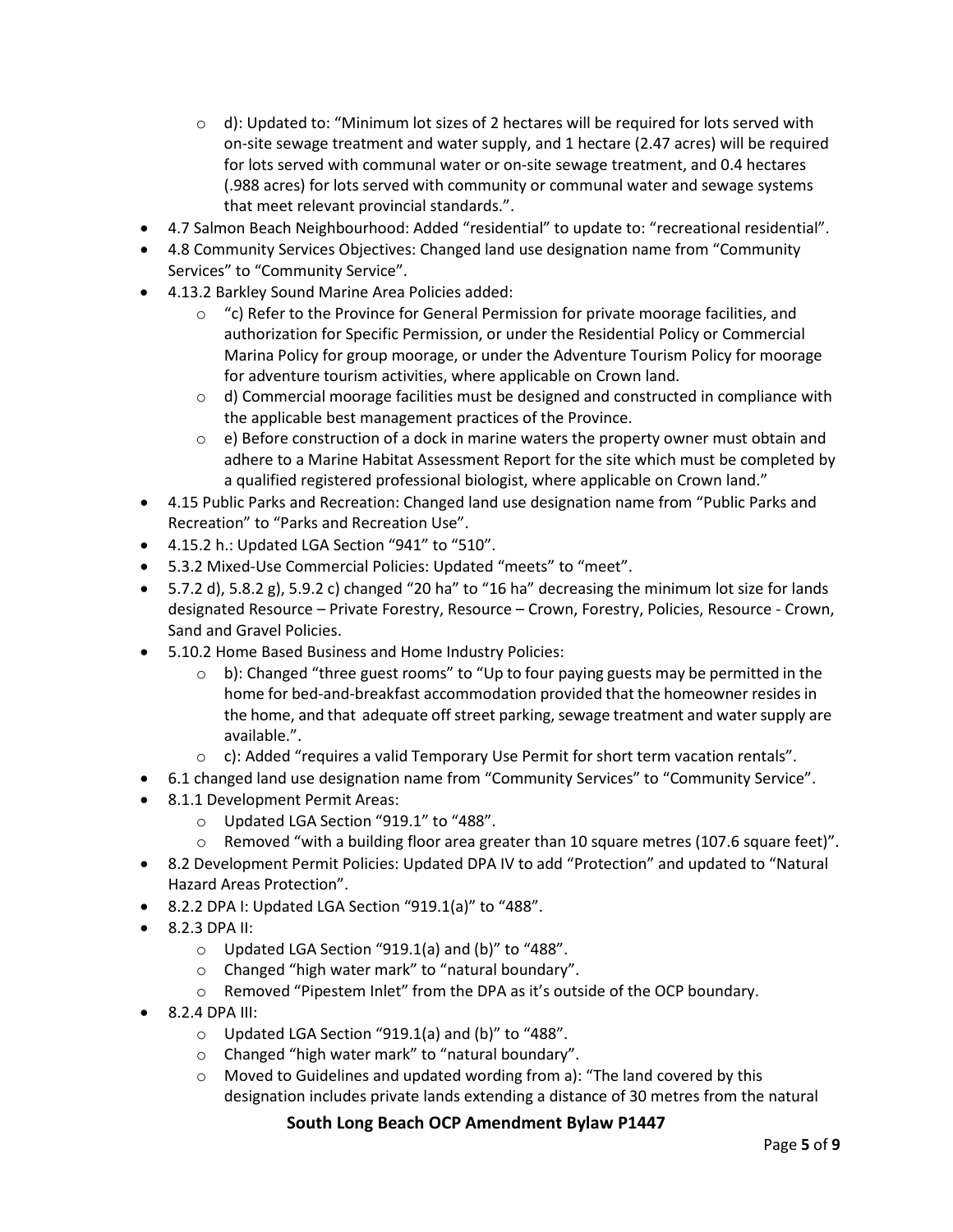boundary of the sea" to a new Guideline a): "This DPA applies to all lands within 30 metres, measured horizontally in both landward and seaward directions, from the natural boundary of the sea."

- $\circ$  Added Guideline b): "Unless otherwise exempt under 8.2.1, prior to undertaking any development on the lands within this DPA, the owner of the lands must apply to the ACRD for a Development Permit, and must include the following information with the application:".
- $\circ$  Updated Guideline c) to b) "An assessment report that has been prepared by a Qualified Environmental Professional, with demonstrated experience regarding the subject matter. The assessment report will identify how the proposed development will affect aquatic resources, and recommend measures to reduce or mitigate any negative impacts, such as the:
	- i. Appropriate siting of buildings, structures, private, commercial or group moorage facilities (docks or boat lifts), roads, driveways, parking areas, trails, paths, and utilities;
	- ii. Retention or restoration of native vegetation and soils;
	- iii. Removal of invasive species;
	- iv. Designation of buffer areas to protect environmentally sensitive features or habitat;
	- v. Specification of any activities that may occur within the buffer areas; and
	- vi. Must state that the proposal is suitable for the area intended for development."
- o Added new Guidelines:
	- c) Sites shall be retained in their natural state where possible, preserving indigenous vegetation and trees. If an adequate suitable building envelope exists on a parcel outside of the DPA, the proposed development should be directed to that site or area. Encroachment into the DPA shall only be permitted where the applicant can demonstrate that the encroachment is necessary to protect environmentally sensitive features, due to hazardous conditions or topographical considerations, or to relate the development to surrounding buildings and structures."
	- d) The removal of trees and vegetation within the DPA is discouraged and must be limited to only those areas that must be cleared to support the development. Any clearing required to accommodate roads, buildings, structures, private, commercial or group moorage facilities, and utilities, with the exception of necessary hydraulic, percolation, or geotechnical testing, shall only occur until after the issuance of a Development Permit to minimize the potential for soil erosion, runoff and spread of invasive species.
	- e) Shoreline stabilization devices are not supported on parcels that are not subject to active erosion nor are they supported on parcels that erode more rapidly as a result of vegetation removal that is not recommended or supervised by a Qualified Coastal Professional.
	- f) Shoreline stabilization devices are supported where a Qualified Coastal Professional, with experience to advise on such matters, has determined that a greenshores approach to shoreline stabilization such as vegetation enhancement, upland drainage control, biotechnical measures, beach enhancement, tree anchoring or gravel placement are not appropriate given site specific conditions.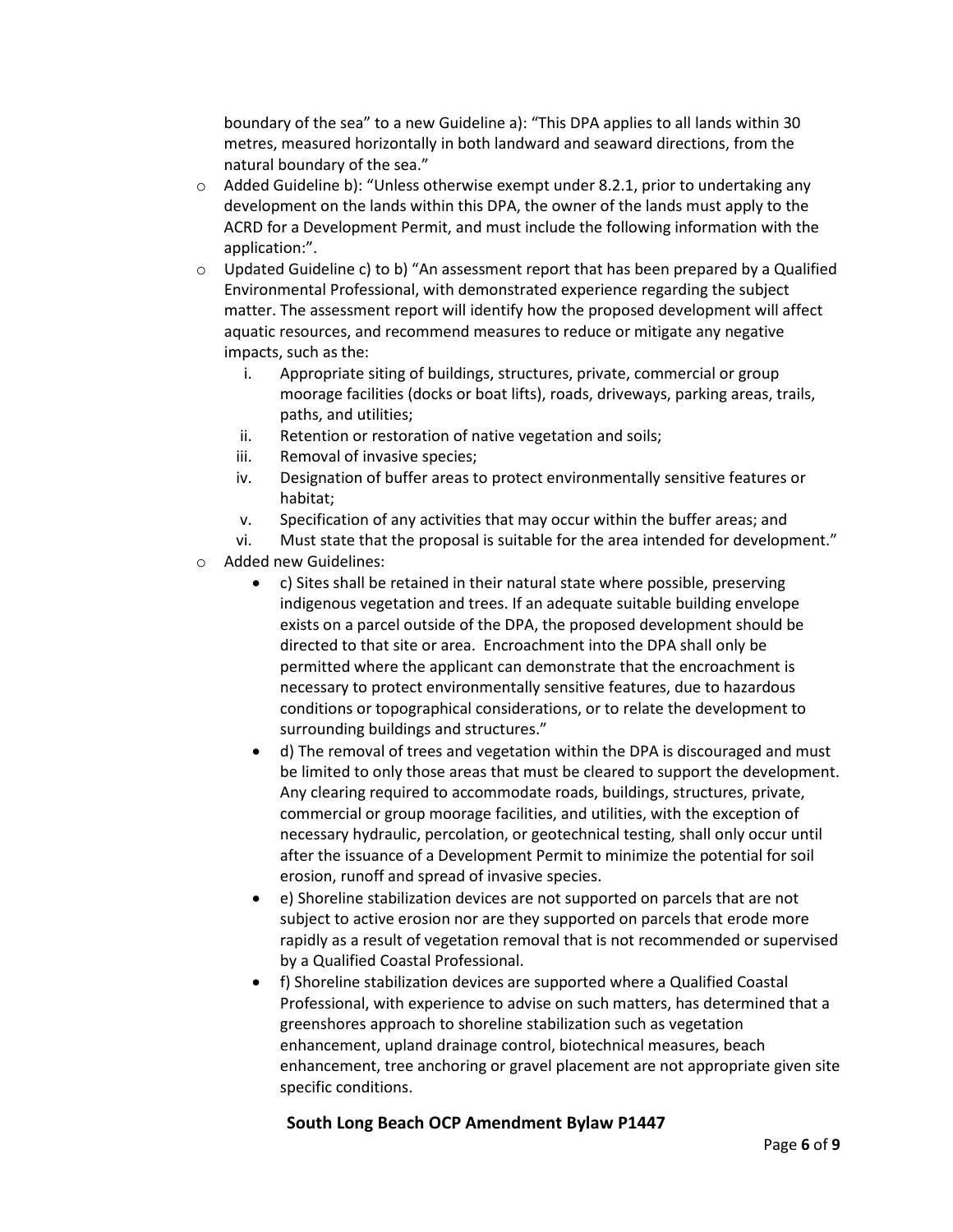- g) Where a shoreline stabilization device is recommended by a Qualified Coastal Professional as a result of an assessment completed, it must be located entirely within the property boundary.
- h) The assessment for siting a shoreline stabilization device prepared by a Qualified Coastal Professional must include:
	- i. Assesses the risk of erosion on the subject property and the suitability of the subject property for a shoreline stabilization device;
	- ii. Analyses of the potential impacts on coastal geomorphologic processes as a result of installing or not installing the device;
	- iii. Analyses of the potential impacts on adjacent properties as a result of installing and not installing the device;
	- iv. Recommendation measures to ensure that the subject property is protected while mitigating potential negative impacts on marine riparian areas, coastal geomorphologic processes or neighbouring properties.
- i) Parking areas shall contain oil/water separators and be landscaped to absorb runoff, and proof of a maintenance program for these will be provided.
- i) The construction of private, commercial and group moorage facilities are permitted in DPA III subject to the following conditions:
	- i. Refer to the Province for General Permission for private moorage facilities, and authorization for Specific Permission, or under the Residential Policy or Commercial Marina Policy for group moorage, or under the Adventure Tourism Policy for moorage for adventure tourism activities, where applicable on Crown land.
	- ii. Commercial moorage facilities must be designed and constructed in compliance with the applicable best management practices of the province.
	- iii. Before construction of a dock in marine waters the property owner must obtain and adhere to a Marine Habitat Assessment Report for the site which must be completed by a qualified registered professional biologist, where applicable on Crown land.
	- iv. Shoreline stabilization measures, pilings, floats, docks, boat lifts, wharves and other structures which disrupt light penetration to the water column or obstruct public access to the foreshore are discouraged.
	- v. Impervious surfaces, including materials to construct docks and wharves, shall be kept to a minimum.
	- vi. New piers, docks and ramps shall be allowed only for water-dependent uses or for public access, and only permitted when the applicant has demonstrated that a specific need exists to support the intended waterdependent use.
	- vii. Docks and wharves shall not extend over marshes or other productive foreshore areas, including critical areas such as eelgrass and kelp beds, shellfish beds, and fish habitats.
	- viii. Wharves shall not, in any case, extend over the water beyond the mean low-water mark, except as necessary to access floats or for public viewing access.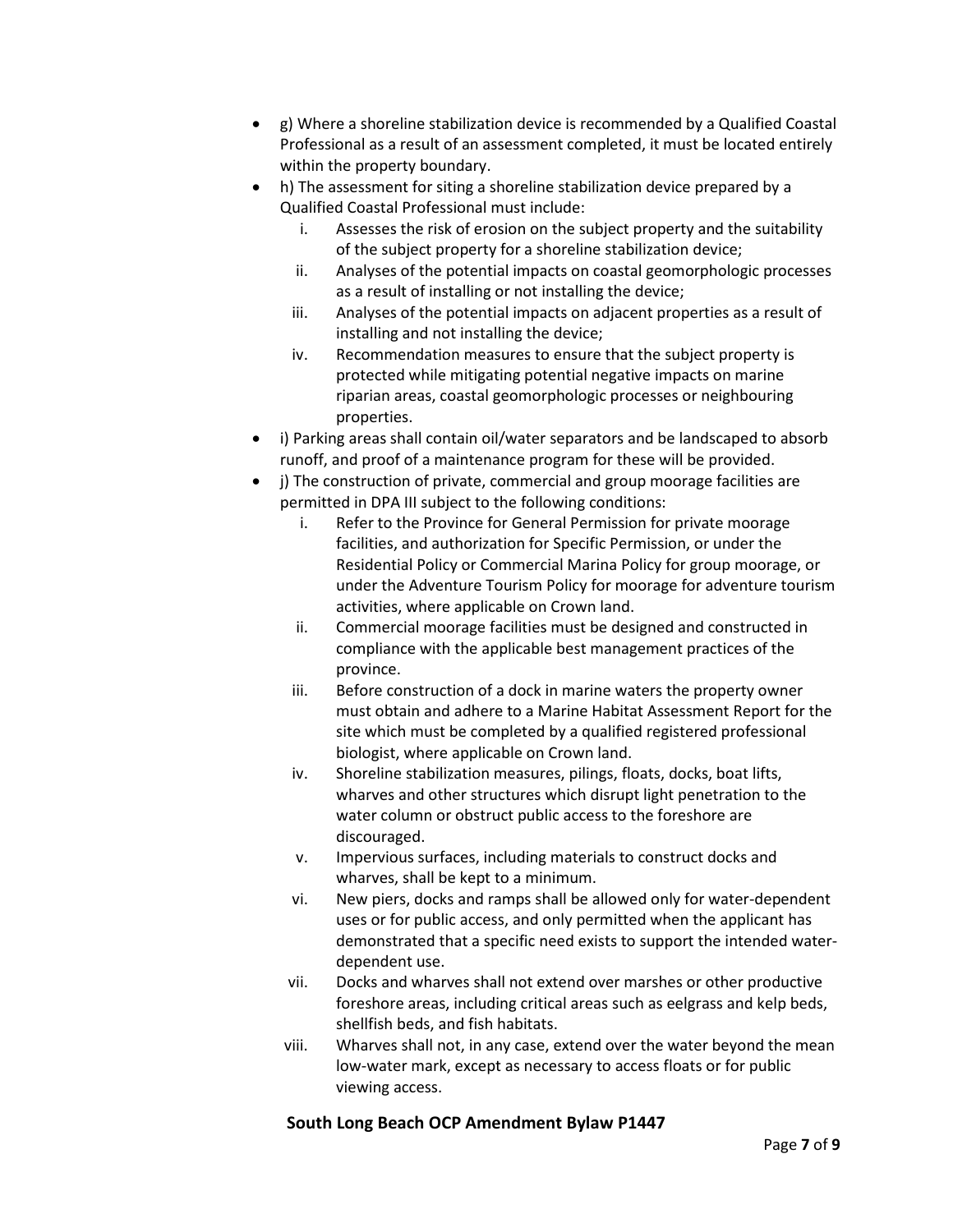- ix. Piers on pilings and floating docks are preferred over solid-core piers or ramps.
- x. Boat launch ramps are discouraged and will only be considered if they can be located on stable, non-erosional banks where a minimum amount of substrate disturbance or stabilization is necessary.
- xi. Structures in contact with the water shall be constructed of stable materials, including finishes and preservatives that will not degrade water quality.
- xii. All docks shall be constructed so that they do not rest on the bottom of the foreshore at low water levels.
- xiii. Styrofoam used in the construction of floats and docks is discouraged. Any styrofoam, plastic foams or other non-biodegradable materials used in construction of floats and docks shall be fully encased within sealed rigid plastic shells to prevent escape into the natural environment.
- xiv. Piers should use the minimum number of pilings necessary, with preference to large spans over more pilings.
- xv. Piers should be constructed with a minimum clearance of 0.5 m above the elevation of the natural boundary of the sea.
- xvi. Preference is given to the placement of mooring buoys and floats instead of docks.
- xvii. Placement of docks must remain sensitive to views, impacts on neighbours, and orientation to neighbouring docks.
- xviii. Keep the dock and land beneath the dock safe, clean and in sanitary condition
- xix. New shoreline residential development of two or more dwellings should provide joint use or community dock facilities rather than individual docks for each residence.
- xx. No more than one moorage facility shall be located on any single lot.
- k) The consideration of the issuance of a Development Permit by the ACRD in no way exempts the property owner from obtaining all necessary permits and approvals from provincial and federal agencies."
- 8.2.5 DPA IV:
	- o Updated LGA Section "919.1(b)" to "488".
	- $\circ$  b): Changed "and" to "or" and updated to "Development permits related to tsunami hazard are required in upland areas located between the high tide line, a horizontal distance of 30 metres from the natural boundary of the sea or an elevation of 4 metres above the natural boundary of the sea."
	- $\circ$  m) Updated to "Where lands subject to flooding are proposed for development, the flood construction level should be provided by prescribing an elevation above the natural boundary of a watercourse or natural ground elevation at the building site, where a location is determined to be safe by a qualified professional and in accordance with the Zoning Bylaw and provincial regulations."
- $\bullet$  8.2.6 DPA V: Updated LGA Section "919.1(a) and (f)" to "488".
- 8.2.6 a) removed duplicate words: "of the".
- 8.2.7 DPA VI: Updated LGA Section "919.1(a) and (b)" to "488".